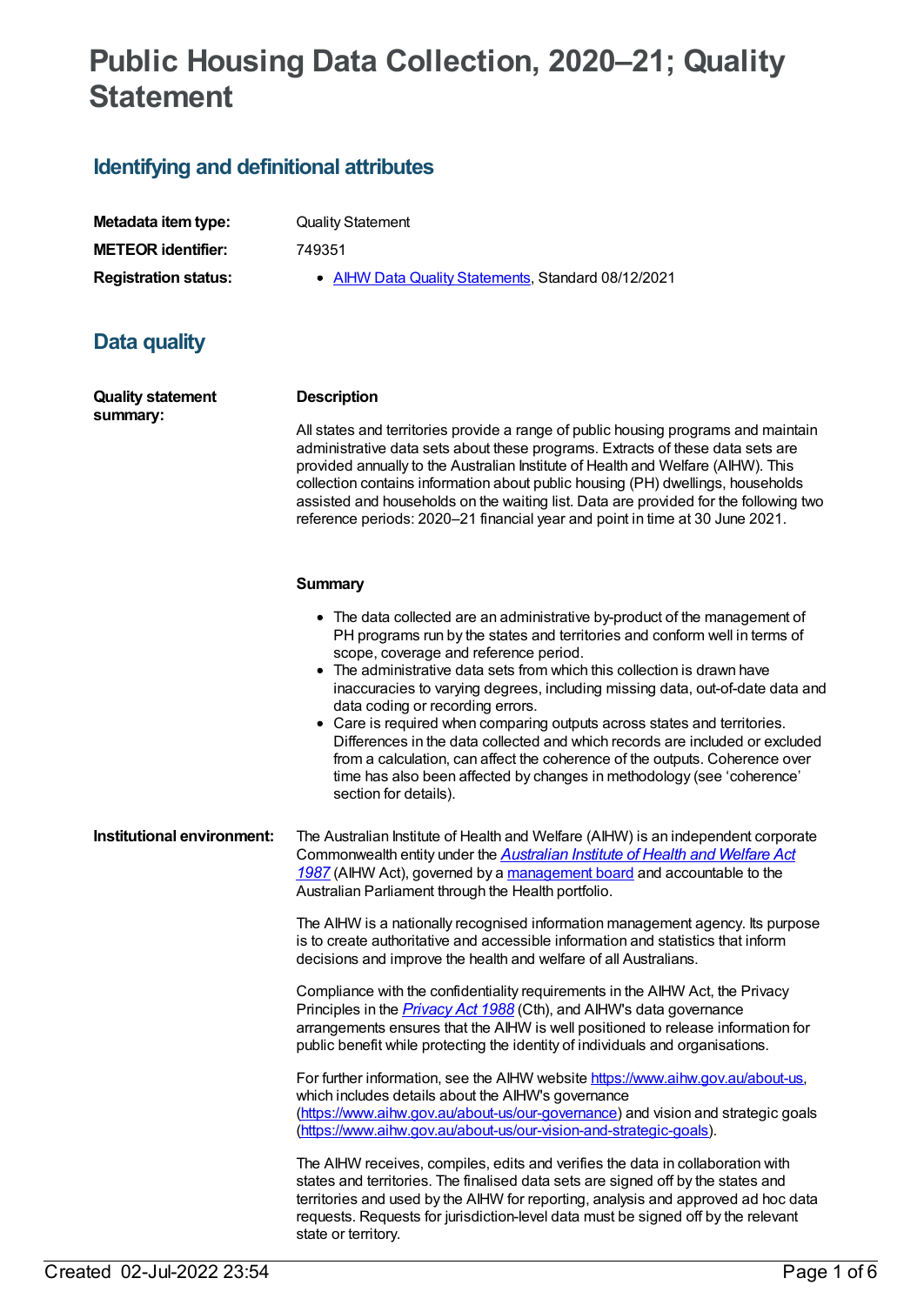| <b>Timeliness:</b>    | The reference period for the PH collection is based on the financial year (ending 30<br>June). The specific reference period for these data is 2020-21.                                                                                                                                                                                                                                                                                                                                                                                                                                                                                                                                                                                                                                                                                                                                                                                                                                                                                                                                                                                                                                                                                                                                                                                                                                                                                                                                                                                                                                                                                                                                                                                                                   |
|-----------------------|---------------------------------------------------------------------------------------------------------------------------------------------------------------------------------------------------------------------------------------------------------------------------------------------------------------------------------------------------------------------------------------------------------------------------------------------------------------------------------------------------------------------------------------------------------------------------------------------------------------------------------------------------------------------------------------------------------------------------------------------------------------------------------------------------------------------------------------------------------------------------------------------------------------------------------------------------------------------------------------------------------------------------------------------------------------------------------------------------------------------------------------------------------------------------------------------------------------------------------------------------------------------------------------------------------------------------------------------------------------------------------------------------------------------------------------------------------------------------------------------------------------------------------------------------------------------------------------------------------------------------------------------------------------------------------------------------------------------------------------------------------------------------|
| <b>Accessibility:</b> | Analysis of data from this collection is reported in the AlHW's annual <i>Housing</i><br>assistance in Australia reports and the Productivity Commission's annual Report<br>on government services.                                                                                                                                                                                                                                                                                                                                                                                                                                                                                                                                                                                                                                                                                                                                                                                                                                                                                                                                                                                                                                                                                                                                                                                                                                                                                                                                                                                                                                                                                                                                                                       |
|                       | Users can request data not available online or in reports (subject to the AIHW's<br>confidentiality policy and state and territory approval) via the AlHW's online data<br>request system at https://www.aihw.gov.au/our-services/data-on-request.<br>Depending on the nature of the request, access to unpublished data may incur<br>costs or require approval from the AIHW Ethics Committee.                                                                                                                                                                                                                                                                                                                                                                                                                                                                                                                                                                                                                                                                                                                                                                                                                                                                                                                                                                                                                                                                                                                                                                                                                                                                                                                                                                           |
|                       | General enquiries about the AIHW publications can be directed to<br>info@aihw.gov.au.                                                                                                                                                                                                                                                                                                                                                                                                                                                                                                                                                                                                                                                                                                                                                                                                                                                                                                                                                                                                                                                                                                                                                                                                                                                                                                                                                                                                                                                                                                                                                                                                                                                                                     |
| Interpretability:     | Metadata and definitions relating to this data source can be found in the <b>Public</b><br>Housing and State Owned and Managed Indigenous Housing (PH & SOMIH)<br>data set specification 2018-                                                                                                                                                                                                                                                                                                                                                                                                                                                                                                                                                                                                                                                                                                                                                                                                                                                                                                                                                                                                                                                                                                                                                                                                                                                                                                                                                                                                                                                                                                                                                                            |
|                       | Supplementary information can be found in the housing collection data manuals<br>which are available upon request.                                                                                                                                                                                                                                                                                                                                                                                                                                                                                                                                                                                                                                                                                                                                                                                                                                                                                                                                                                                                                                                                                                                                                                                                                                                                                                                                                                                                                                                                                                                                                                                                                                                        |
| <b>Relevance:</b>     | The data collected are an administrative by-product of the management of public<br>housing programs run by the states and territories and conform well in terms of<br>scope, coverage and reference period.                                                                                                                                                                                                                                                                                                                                                                                                                                                                                                                                                                                                                                                                                                                                                                                                                                                                                                                                                                                                                                                                                                                                                                                                                                                                                                                                                                                                                                                                                                                                                               |
|                       | Classifications used for income, disability status, greatest need and vacancy<br>reason are not consistent across the states and territories, however, the states and<br>territories map these data to an AIHW standard as defined in METeOR.                                                                                                                                                                                                                                                                                                                                                                                                                                                                                                                                                                                                                                                                                                                                                                                                                                                                                                                                                                                                                                                                                                                                                                                                                                                                                                                                                                                                                                                                                                                             |
| <b>Accuracy:</b>      | There are known accuracy issues with the data collected:                                                                                                                                                                                                                                                                                                                                                                                                                                                                                                                                                                                                                                                                                                                                                                                                                                                                                                                                                                                                                                                                                                                                                                                                                                                                                                                                                                                                                                                                                                                                                                                                                                                                                                                  |
|                       | • The administrative data sets from which this collection is drawn have<br>inaccuracies to varying degrees including missing data, out-of-date data and<br>data coding or recording errors.<br>• Not all states and territories capture all data items. For those outputs that are<br>calculated using gross income, New South Wales and South Australia use<br>assessable income instead. (Assessable income is the income amount used<br>to establish eligibility for housing assistance and each jurisdiction uses its<br>own definition of assessable income.) In addition, <i>disability status</i> is derived<br>using the receipt of a disability pension as a proxy in Victoria. New South<br>Wales, Queensland, Tasmania and the Australian Capital Territory reference<br>payment type as well as other information.<br>• Information about disability is not reported under eligibility requirements in<br>some jurisdictions.<br>• Indigenous status is self-identified and not reported under eligibility<br>requirements in some jurisdictions.<br>• Most states and territories do not update income information for non-rebated<br>households, that is, households who pay the market rent value of the<br>dwellings. Therefore, some household income information may be coded as<br>missing or not reflect current income levels. Outputs that require income<br>information do not include households with missing income and therefore<br>may not be complete.<br>• All jurisdictions have a form of integrated waitlist across social housing<br>programs. Waitlist data are reported separately for each social housing<br>program applied for. Counting rules for the number of applicants for any given<br>program may vary across jurisdictions. |
|                       | State- and territory-specific issues:                                                                                                                                                                                                                                                                                                                                                                                                                                                                                                                                                                                                                                                                                                                                                                                                                                                                                                                                                                                                                                                                                                                                                                                                                                                                                                                                                                                                                                                                                                                                                                                                                                                                                                                                     |
|                       | <b>New South Wales</b>                                                                                                                                                                                                                                                                                                                                                                                                                                                                                                                                                                                                                                                                                                                                                                                                                                                                                                                                                                                                                                                                                                                                                                                                                                                                                                                                                                                                                                                                                                                                                                                                                                                                                                                                                    |
|                       | • Since a system change in 2010, New South Wales continues to report<br>problems encountered when linking files containing date variables within their<br>system. This may occur when linking 'dwelling history', 'household' and<br>'waitlist' files. Where date variables contradict between files, they are<br>recoded as missing.                                                                                                                                                                                                                                                                                                                                                                                                                                                                                                                                                                                                                                                                                                                                                                                                                                                                                                                                                                                                                                                                                                                                                                                                                                                                                                                                                                                                                                     |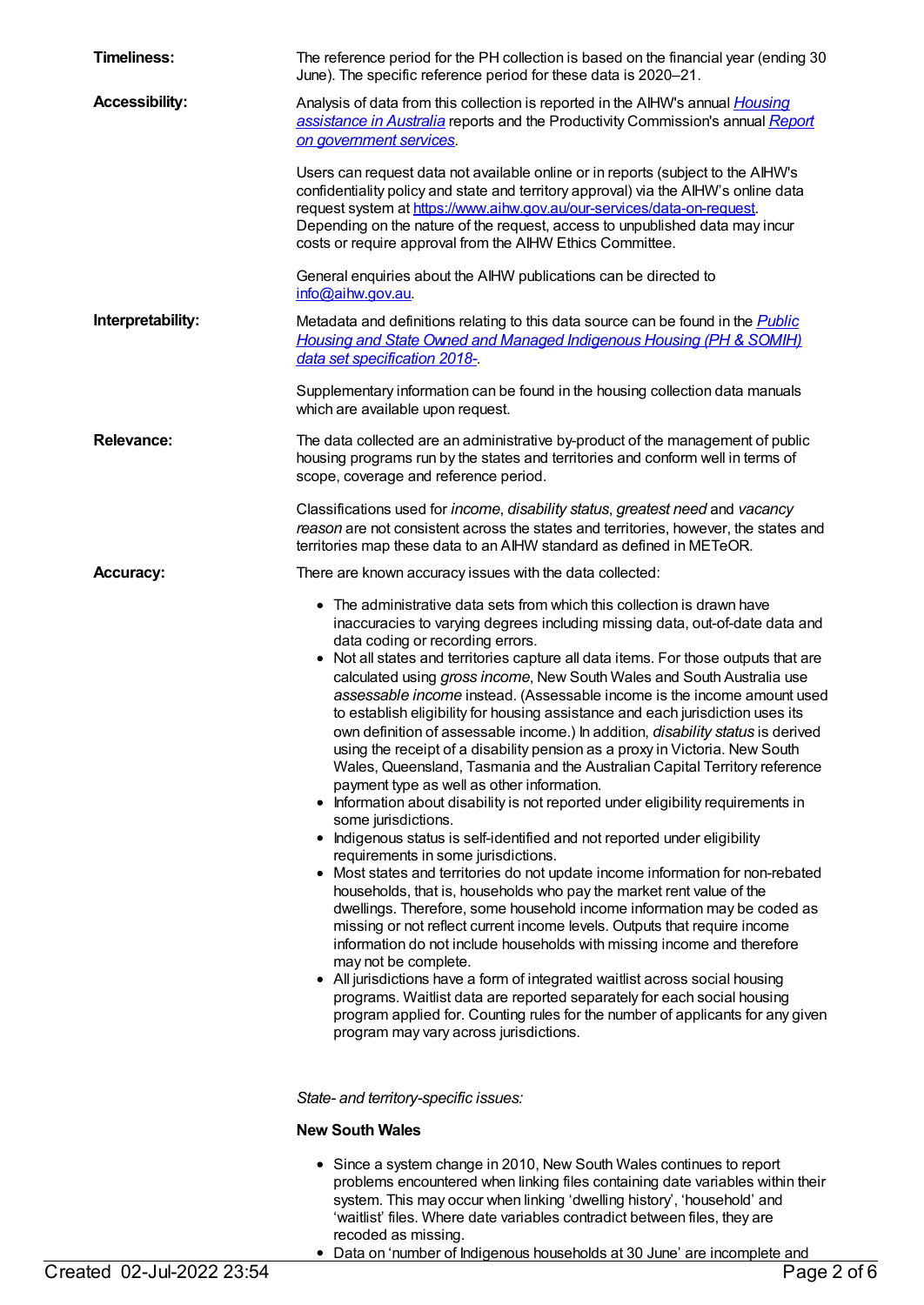unreliable. These data are substituted with estimates from the 2016 census.

Income details are only updated for rebated households, that is, 94% of all households.

#### **Victoria**

- Income details are only updated for rebated households, that is, 91% of all households.
- Victoria does not collect current rent paid for waitlist applicants and are therefore unable to determine households who are in greatest need due to very high housing costs. These factors lead to an undercount of greatest needs allocations.
- The first name and surname components used to calculate the statistical linkage key (SLK) were not provided.

#### **Queensland**

- Income details are only updated for rebated households, that is, 96% of all households.
- There is one waiting list for all social housing in Queensland. Applicants for the PH program may also be reported in the community housing waitlist data. Applicants eligible for both the PH and state owned and managed Indigenous housing (SOMIH) programs are reported only in the SOMIH waitlist data.
- Market rent is only current for occupied dwellings.

#### **Western Australia**

- Indigenous data is voluntarily recorded and known to be an undercount. However, recording of Indigenous status is more accurate for priority applications, resulting in higher counts of confirmed Indigenous households than in previous years.
- As disability is only recorded if it contributes to housing needs, many people with disability are not identified. As a result, special needs allocations will be undercounted.
- Income details are only updated for rebated households, that is, 93% of all households.
- Western Australia does not collect current rent paid for waitlist applicants and are therefore unable to determine households who are in greatest need due to very high housing costs. These factors lead to an undercount of greatest need allocations.
- In some cases, greatest need date is not recorded and is assumed to be the application date.
- Inconsistent recording of dwelling vacancy dates and vacancy reasons impacts the accuracy of turnaround time calculations.

#### **South Australia**

- Income details are not updated for most non-rebated households.
- From April 2020, eligible applicants were registered for both the PH and SOMIH programs. These applicants are reported only in the SOMIH waitlist data.
- Housing SA did not supply the 'dwelling history' file for 2020–21, which includes the variables necessary for the calculation of turnaround time.

#### **Australian Capital Territory**

- Income details are only updated for rebated households, that is, 94% of households.
- The first name and surname components used to calculate SLK were not provided.
- Relationship status for household members is not consistently recorded resulting in a number of unknown values for overcrowding and underutilisation measures.

**Coherence:** States and territories may publish their own analysis of public housing data which may vary in scope from this collection.

> Data for individual states and territories may not be comparable to previous years due to changes in systems and processes which have led to differences in the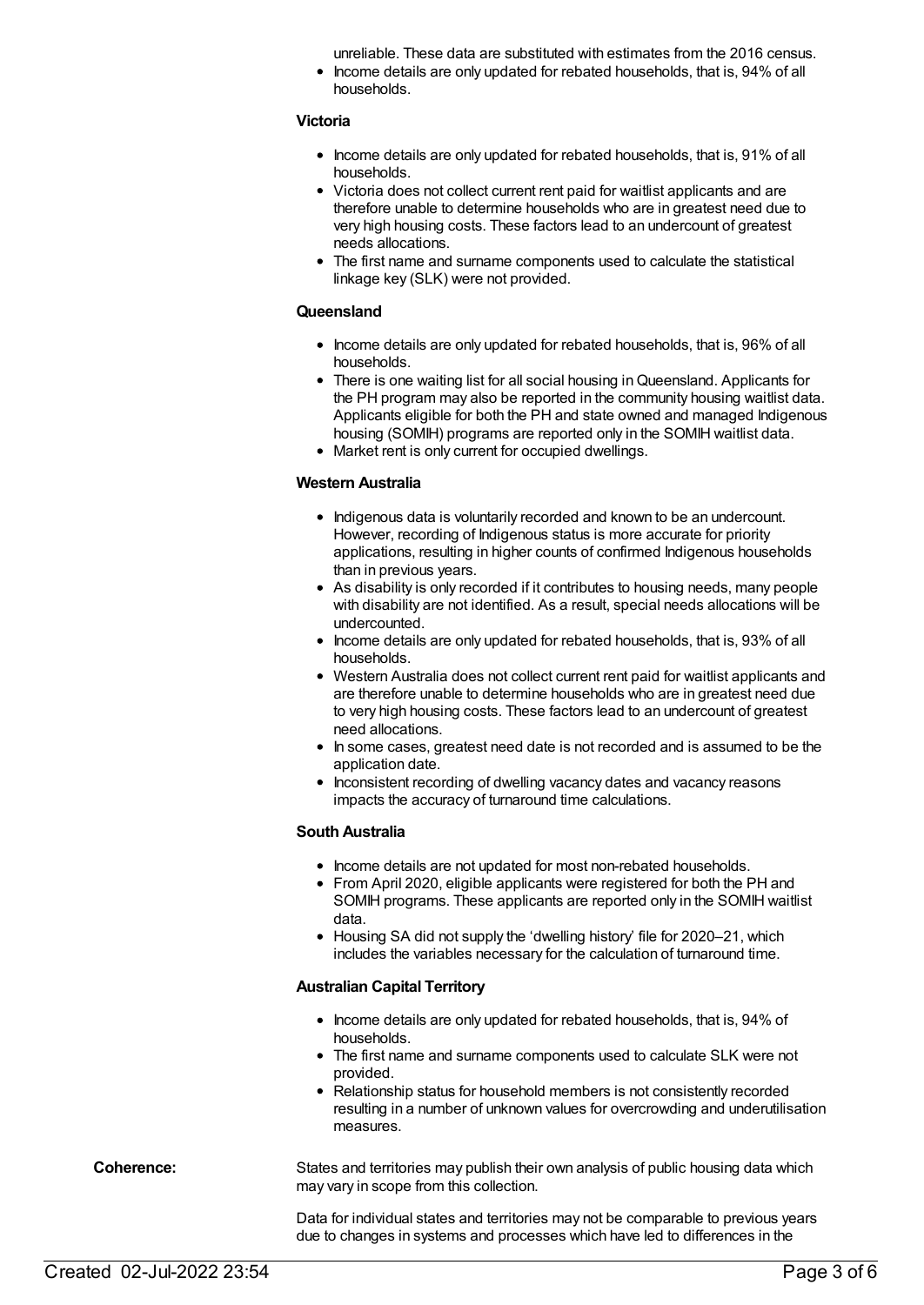accuracy and completeness of the data over time. Differences between states and territories concerning social housing management systems, incomplete or missing information, out-of-date information and coding errors can affect the coherence of the outputs.

Coherence over time has also been affected by changes in methodology:

- From 2018–19, remoteness area (RA) is determined using a concordance between 2018 postcodes and the Australian Bureau of Statistics (ABS) 2016 RA classification. For 2017–18, a concordance between 2017 postcodes and the 2016 RA classification was used. Previous years used a concordance between 2012 postcodes and the 2011 RA classification. Care is therefore required when comparing remoteness data across time.
- Measurements using low income cannot be compared with low income measures produced prior to 2009–10 due to a change in methodology. From 2009–10 onwards, low income cut-offs were obtained from the biennial ABS Survey of Income and Housing (SIH). From 2018–19, low income cut-offs are based on 2017–18 SIH results. Care is required when comparing low-income measures over time.
- Measurements of overcrowding cannot be directly compared with figures produced prior to 2009–10 due to a change in methodology. Prior to 2009– 10, overcrowding was measured using a proxy standard of '2 or more bedrooms are required'. From 2009–10 onwards, overcrowding was measured using the Canadian National Occupancy Standard (CNOS) of '1 or more bedrooms are required'.
- Measurements of underutilisation cannot be directly compared with figures produced prior to 2011–12 due to changes in methodology. Prior to 2009– 10, underutilisation was measured using a proxy standard of '2 or more spare bedrooms'. From 2009–10 to 2010–11, underutilisation was measured using the CNOS of '1 or more spare bedrooms'. From 2011–12 onwards, underutilisation was measured using the revised CNOS of '2 or more spare bedrooms'.

State and territory government housing authorities' bedroom entitlement policies may differ from the CNOS which is used in dwelling utilisation calculations.

#### *State- and territory-specific issues:* **New South Wales**

- From 2011–12, previous rent charged is not a mandatory field to be provided by new tenants in their application for housing assistance. As a result, the number of new allocations to households in greatest need is underestimated due to the exclusion of households with very high rental housing costs.
- A new maintenance system was introduced during 2016–17. The transition and implementation timing meant there were significant data gaps in the 'dwelling history' file. Therefore, New South Wales did not supply the 2016– 17 'dwelling history' file which includes the variables necessary for the calculation of turnaround time.
- The 2016–17 waitlist data excluded suspended applicants, therefore data may not be comparable to previous years.
- In 2017–18, around 1,000 dwellings identified for disposal and another 1,000 dwellings leased to a community organisation were reported for the first time. Person information is not available for these dwellings.

#### **Victoria**

• In 2017–18, a system error was corrected that previously caused incorrect recording of vacancy availability. Consequently, turnaround time information for Victoria is not comparable with previous years.

#### **Queensland**

- There was a major system change in 2019–20. This affected the following:
	- Migration issues meant Queensland were unable to report household income for some households.
	- Changes to the categorisation of vacancy reason.
	- $\circ$  Identifiers (for example, dwelling and household ID) are not consistent with previous years meaning descriptors related to sustaining a tenancy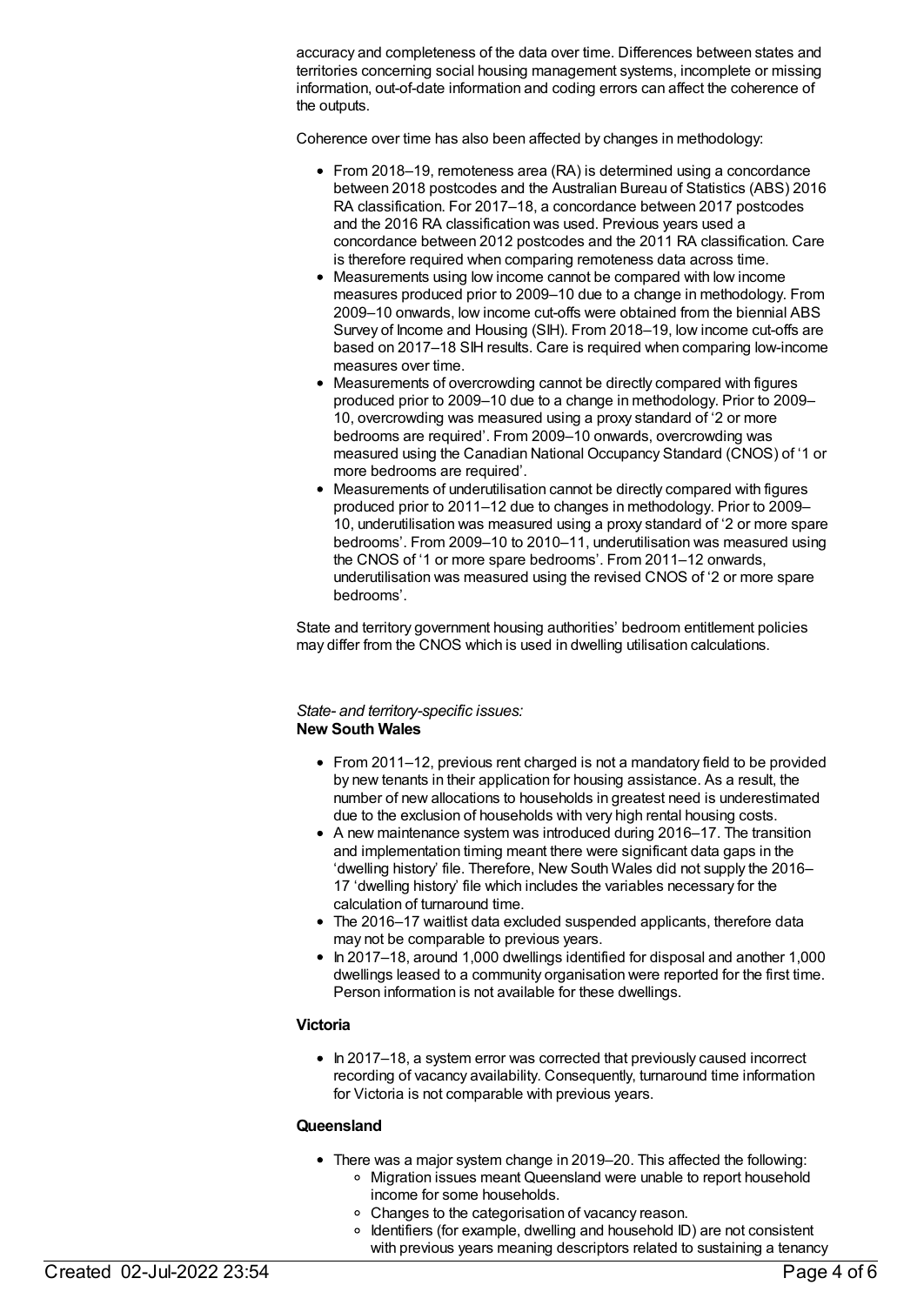for 12 months or more could not be calculated.

- The methodology for differentiating between PH and State Owned and Managed Indigenous Housing (SOMIH) applications changed.
- The methodology for collecting greatest need information changed.

#### **Western Australia**

- Housing Authority WA changed core systems during 2014–15 resulting in a number of differences in recording practices and an amalgamation of data from the old and new systems. The 2015–16 reporting period was the first full year in which the new system was the principal data source. Therefore, any comparisons with previous years for Western Australia data should be undertaken with caution.
- Collection methodology changed for 2016–17. The variation from figures used in previous years was minimal. In 2016–17, some priority households were housed from the general waitlist rather than the priority list meaning they were not reported as greatest need allocations.

#### **South Australia**

- Since 2012-13, Housing SA has been unable to provide the 'dwelling history' file which includes the variables necessary for the calculation of turnaround time.
- In April 2020, Housing SA implemented a new data collection system. A number of data migration errors and coding changes in the new system led to reporting errors or an inability to provide items in 2019–20. In particular:
	- Dwelling and tenancy details were unable to be provided for some PH dwellings.
	- o Income unit identifier was not provided.
	- Greatest need is likely to be an undercount due to a data migration error.
	- South Australia can no longer distinguish between greatest need reasons. For greatest need households, greatest need reason is reported as homeless (code 1).

However, data cleansing before migration to the new system resulted in better data quality and less missing information regarding bedroom and/or required bedroom details.

#### **Tasmania**

- Housing Tasmania implemented a new Housing Management System (HMS) in November 2016. There was a gap in the data collection from 2016–17 when income details and wait times were not available for applicants who registered prior to October 2016. This is improving over time.
- In previous years, waitlist data included transfer applicants who were not on the housing register. From 2017–18 this is no longer the case and caution should be taken when comparing waitlist data to previous years.
- In 2018–19, relationship status for household members was not consistently recorded resulting in a number of unknown values for overcrowding and underutilisation measures.
- Greatest need reason was not reported until 2018–19.

#### **Australian Capital Territory**

- A change in the facilities management provider (for maintenance and property upgrades) occurred in 2018–19. Miscoding of vacancies has not allowed for accurate distinction between routine and non-routine maintenance which impacts the accuracy of turnaround time calculations.
- $\bullet$  In 2018–19, system processing of rebates approved in the last week of the financial year occurred after the end of financial year data extraction. This resulted in a small (1%) undercount of households on a rebate and an apparent increase in households paying more than 30% of their income on rent.
- $\bullet$  In 2019–20, the increase in the number of households with at least one member who reports to experience disability is likely due to an improvement in data quality.

#### **Northern Territory**